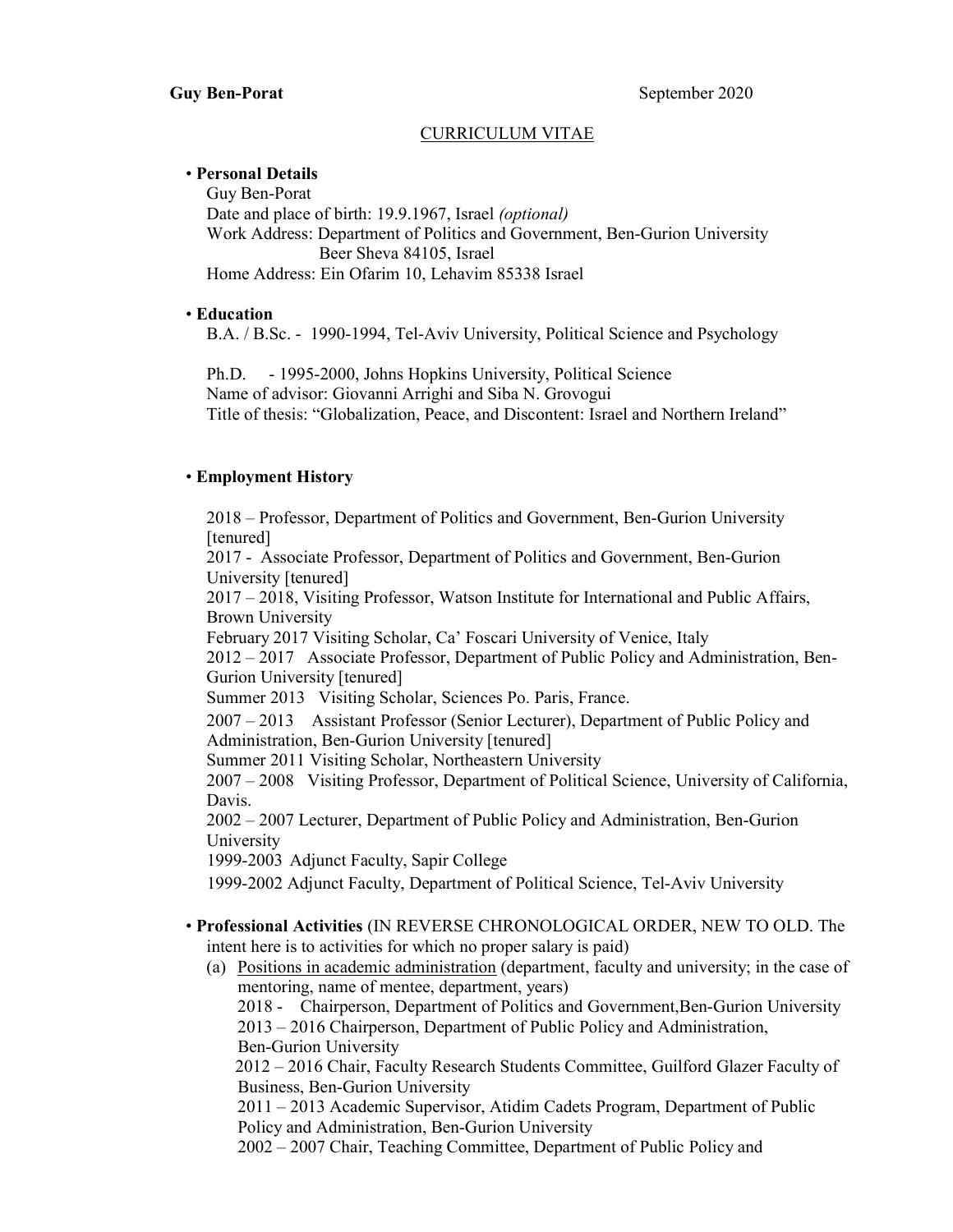Administration, Ben-Gurion University.

 2002 - 2003 Academic Supervisor, Rich Program, Department of Public Policy and Administration, Ben-Gurion University

- (b) Professional functions outside universities/institutions (inter-university, national, international)
	- 2012 Workshop director (with Jeff Haynes), Florence, Italy,  $12<sup>th</sup>$  Mediterranean Social and Political Research Meeting
	- 2011 Workshop director (with Jeff Haynes), Religion and Politics, St. Gallen, Switzerland, ECPR Joint Sessions
	- 2010 Workshop director (with Jeff Haynes), Florence, Italy, 11<sup>th</sup> Mediterranean Social and Political Research Meeting
	- 2009-2011 Research Group Director, Van-Leer Institute, Jerusalem, "Religion, Economy and Secularization.
	- 2008 Workshop Director (with Manfred Brocker) Globalization, Religion and the State: Between Conflict and Accommodation Catholic Academy, Berlin, Germany
	- 2008 Workshop director (with Jeff Haynes), Florence, Italy, 9th Mediterranean Social and Political Research Meeting
	- 2007-2009 Research Group director (with Yossi Yona and Bashir Bashir), "Multiculturalism and public policy" Van-Leer Institute, Jerusalem
	- 2006 Workshop director (with Eiki Berg), Florence, Italy, 7th Mediterranean Social and Political Research Meeting

 2005 Coordinator, Van-Leer Institute, Jerusalem, International workshop: Implementing peace agreements – Israel/Palestine, South Africa and Northern Ireland

2002 - Research Associate, Van-Leer Institute, Jerusalem

# (c) Significant professional consulting

 2016 – member, Department of Justice Committee on Fighting Racism against Ethiopian Citizens

 2009 – 2014 Abraham Fund Initiative, Consultant to the Police and Arab Minority Project.

(d) Editor or member of editorial board of scientific or professional journal

 Citizenship Studies, 2007 - Assistant Editor Mediterranean Politics, 2013 - International Advisory Board.

(e) Ad-hoc reviewer for journals

 Religion and Politics, Comparative Politics, Israel Studies, Political Research Quarterly, Policing and Society

 (f) Membership in professional/scientific societies Years, Name of society 2015 - American Political Science Association (APSA) 2000 -- European Consortium of Political Research (ECPR)

• Educational activities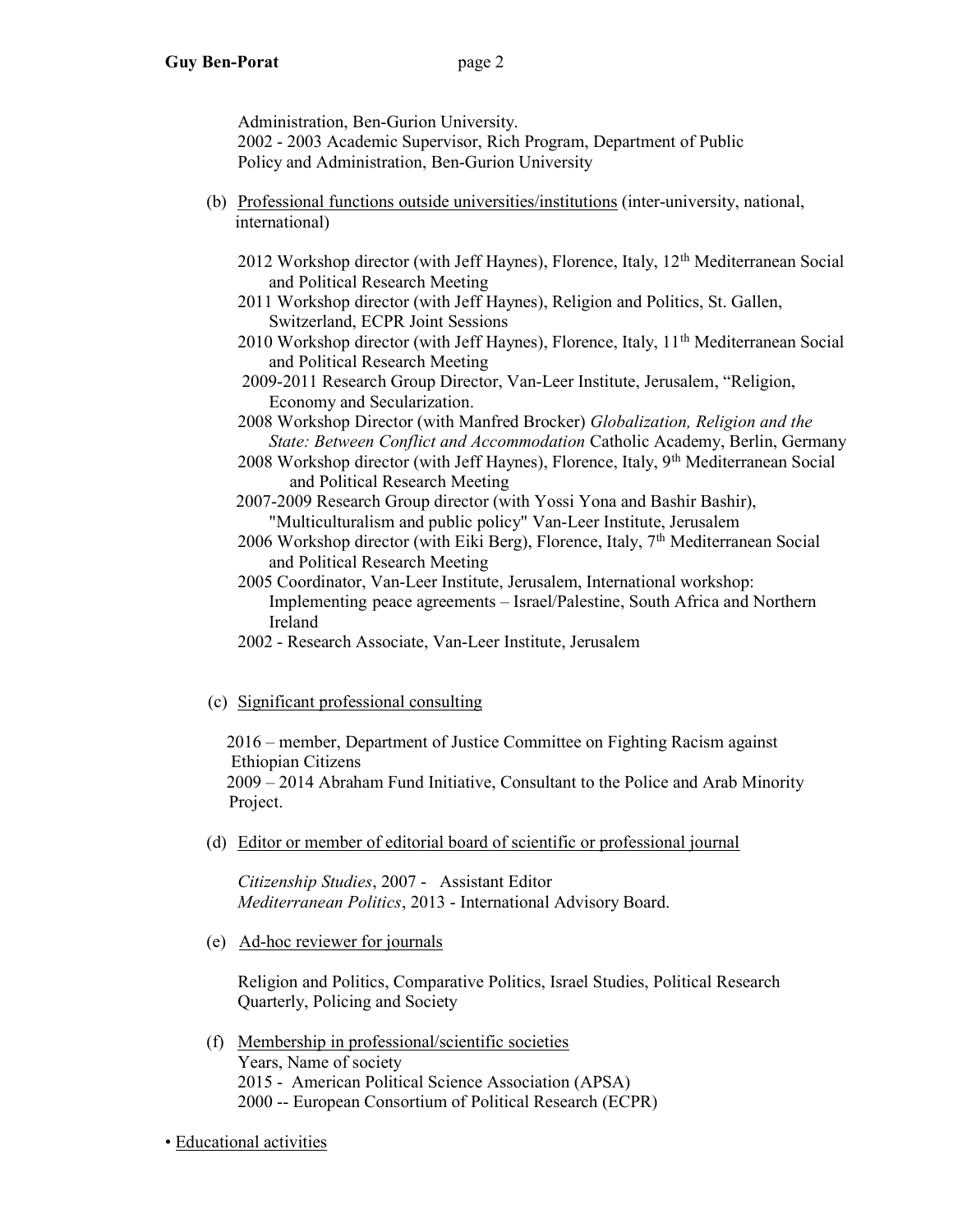### (a) Courses taught

 "Introduction to Government and Politics", BA, Tel-Aviv University "Comparative Politics", BA, Tel-Aviv University "Globalization and the nation state", BA, Tel-Aviv University "Introduction to International Relations", BA, Sapir College, (also, Interdisciplinary Center, Ben-Gurion University. "Homo-economicus, re-thinking Economic Rationality", BA, Hebrew University, Jerusalem "International Interdependence", BA, Political Science, University of California Davis "Global Inequality", BA, Political Science, University of California Davis "The Arab-Israeli Conflict", BA, Political Science, University of California Davis "History of Modern Israel", BA, UC Davis "Topics in International Development and Globalization", BA, University of Ottawa. "With God on Our Side: Religion and Politics", BA, Ben-Gurion University "Diversity Management." MA, Department of Public Policy and Administration, Ben- Gurion University. "Religion and Public Policy." MA, Department of Public Policy and Administration, Ben-Gurion University. "Managing multiculturalism: lessons from the Canadian Model", MA, Department of Public Policy and Administration, Ben-Gurion University. "Advanced Issues in Israeli Politics", MA, Department of Public Policy and Administration, Ben-Gurion University. "Globalization, State and Governance", MA, Department of Public Policy and Administration, Ben-Gurion University. "Conflict Resolution and The Governance of Societies in Conflict", MA, Department of Public Policy and Administration, Ben-Gurion University. "Governing Multi-Ethnic States", MA, Carleton University, Ottawa

# (b) Research students

Nissim Cohen, MA, 2006. Ben-Gurion University Omri Shamir, MA, 2007. Ben-Gurion University Shmuel Nili, MA, 2008. Open University Dan Gurfinkel, MA, 2011, Ben-Gurion University (with Fany Yuval) Hadar Gdalia. MA. 2016. Ben-Gurion University Hanan Magal, MA, 2016. Ben-Gurion University (with Fany Yuval) Merav Frenkel, MA, 2016. Ben-Gurion University (with Nurit Zaidman) Yael Shmariahu, MA, 2016. Ben-Gurion University Adina Rothman, MA, 2017. Ben-Gurion University Aviad Bashari, MA. Ben-Gurion University Martin Villar, MA. Ben-Gurion University Rafik Haj, Ph.D. 2009. Ben-Gurion University (With Shlomo Mizrahi) Omri Shamir, Ph.D. 2011. Ben-Gurion University (With Shlomo Mizrahi) Einat Zamwell, Ph.D. 2014. Bar-Ilan University (with Orna Sasson-Levy) Irit Harbon, Ph.D. 2016. Ben-Gurion University (With Shlomo Mizrahi) Michal Strier , Ph.D. 2017. Ben-Gurion University (with Haggai Katz) Yael Shmariahu-Yeshurun, Ph.D. Student (with Dina Van-Deyk) – expected 2019 Asaf Malchi, Ph.D. Student (with Yaniv Poria)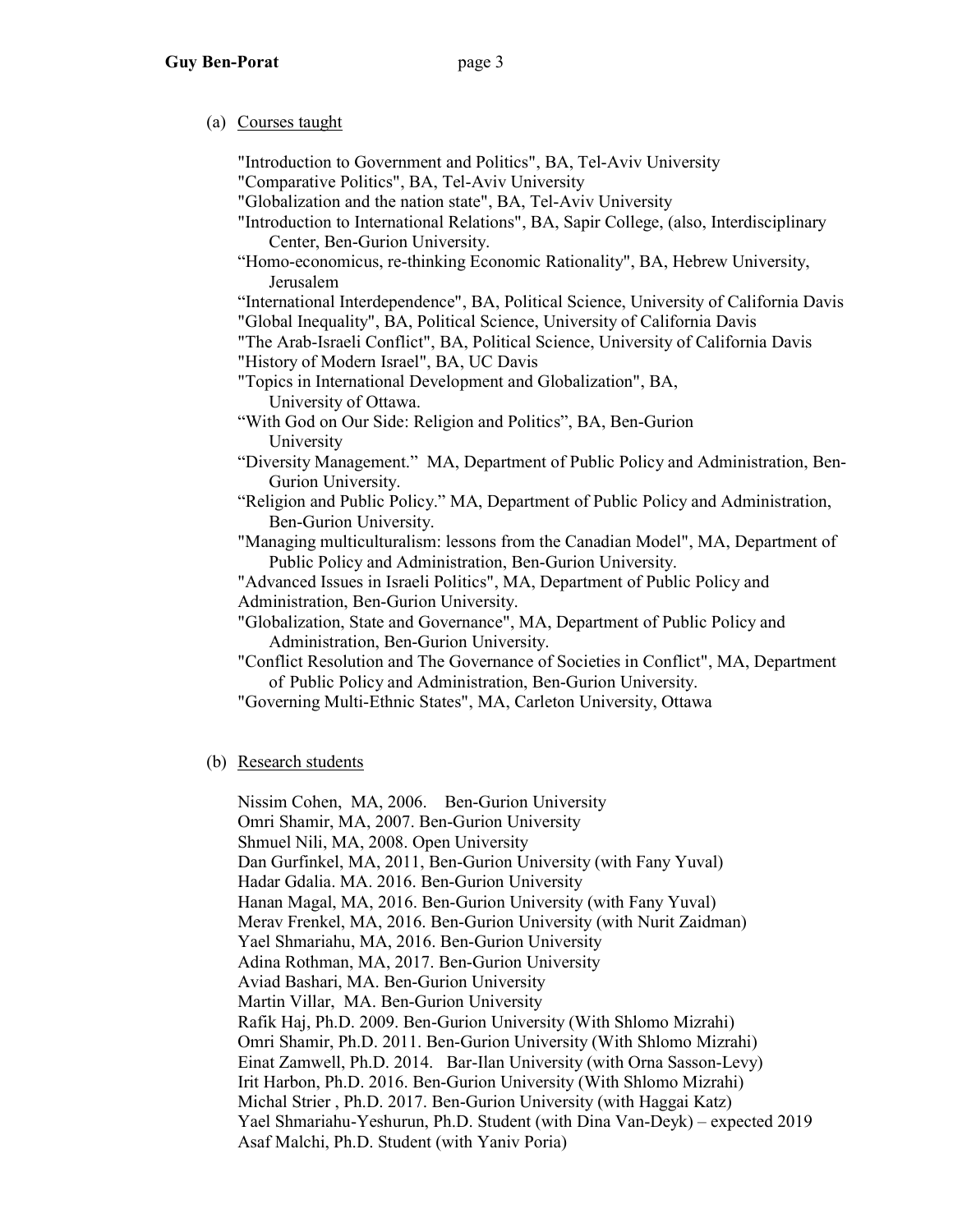Yair Yassan, Ph.D. Student – expected 2019 Ayala Hendin Ph.D. Student (with Yariv Feniger) – expected 2019 Amir Schwartz-Eisler Ph.D. Student (with Dani Filc) Irit Raz Ph.D. Student Dr. Ofir Abu, post-doc, 2014-2016. Ben-Gurion University (with Fany Yuval)

### • Awards, Citations, Honors, Fellowships (including here all internal university support and prizes. Note that this section does not include research grants.)

- (a) Honors, Citation Awards
	- 2016, Ben-Gurion University. Faculty Teaching Award
	- 2015, Ben-Gurion University, University Teaching Award
	- 2014, Ben-Gurion University, University Teaching Award
	- 2014, Association for Israel Studies, Yonatan Shaphiro Award for best book in Israeli Studies
	- 2014 Israeli Political Science Association, Award for best book published in 2013
	- 2008 Frankfurt Peace Institute (PRIF), Ernest-Otto Czempiel Award for best Book of Peace Research, 5000 EU
	- 2006, Israeli Political Science Association, honorable mention for best book published in English.
	- 2004, Israeli Political Science Association, representative article for Encounters: Political Science in translation.
- (b) Fellowships (e.g. Fulbright)
	- 2001-2002 Tel-Aviv University, 10,000\$, Post-doc fellowship
	- 1996-2000 Johns Hopkins University, 128,000\$, Ph.D. scholarship

#### • Scientific Publications

h-index  $=$  GS - 16, Scopus – 8; ISI – 6; Total number of citations  $=$  GS – 677, ISI – 71; Total number of citations without self-citations  $=$   $GS - 612$ , ISI  $-56$ .

(a) Authored books

1. Guy Ben-Porat, 2006, Global Liberalism, Local Populism: peace and conflict in Israel/Palestine and Northern Ireland, Syracuse University Press. (winner of the Czempiel Prize, Frankfurt Peace Research Institute, 2008).

Reviews: Barzilai, G., 2007. Global Liberalism, Local Populism: Peace and Conflict in Israel/Palestine and Northern Ireland. Perspectives on Politics, 5(4), pp.855-856; Riley, J., 2007. Global Liberalism, Local Populism. Digest of Middle East Studies, 16(2), pp.110-113.; Heiss, M.A., 2007. REVIEWS OF BOOKS-Global Liberalism, Local Populism: Peace and Conflict in Israel/Palestine and Northern Ireland. International History Review, 29(1), p.209. Badran, A. 2010. Global Liberalism, Local Populism: Peace and Conflict in Israel/Palestine and Northern Ireland. Peace & Change, 35: 517–520.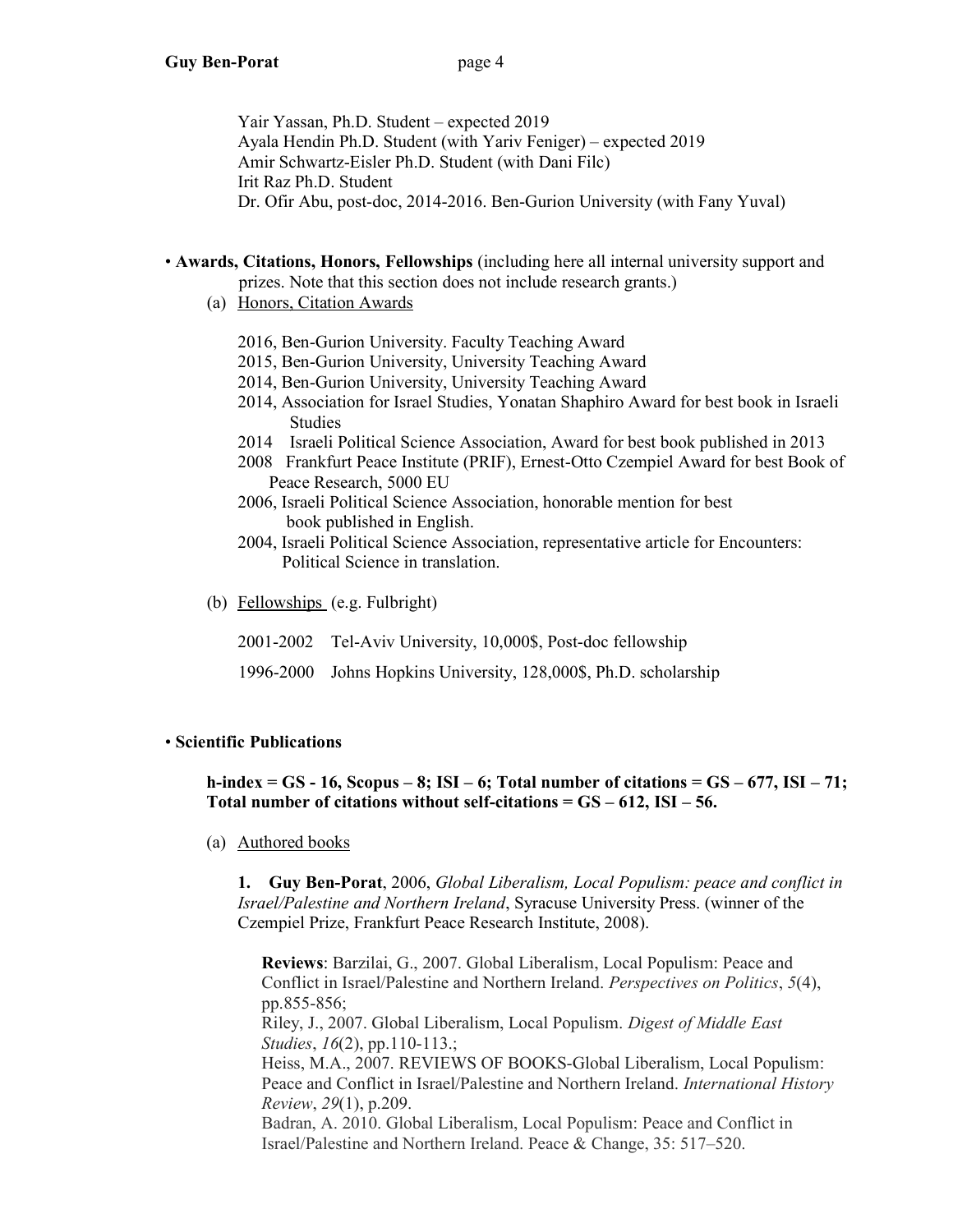- 2. Guy Ben-Porat, Shlomo Mizrachi, Arye Naor and Erez Tzfadia, 2008, Israel Since 1980, Cambridge University Press
- 3. Guy Ben-Porat, 2013, Between State and Synagogue: The Secularization of Modern Israel, Cambridge University Press. (Winner of the Shapiro Best Book Award, Israel Studies Association, 2014; and the Israeli Political Science Association Best Book Award, 2014).

Reviews: Omer, A., 2014. Between State and Synagogue: The Secularization of Contemporary Israel. Tabory, E., 2013. Between State and Synagogue: The Secularization of Contemporary Israel by Guy Ben-Porat. The Middle East Journal, 67(4), pp.646-647. Sorek, T., 2014. Guy Ben-Porat, Between State and Synagogue: The Secularization of

Contemporary Israel (Cambridge: Cambridge University Press, 2013). International Journal of Middle East Studies, 46(2), pp.421-422. Goldberg, H.E., 2014. Guy Ben-Porat. Between State and Synagogue: The Secularization

of Contemporary Israel. Cambridge: Cambridge University Press, 2013. 280 pp. AJS Review, 38(2), pp.497-499.

- 4. \*Guy Ben-Porat, 2016 In Practice: the Secularization of Contemporary Israel, Pardes Press (Hebrew).
- 5. Guy Ben-Porat and Fany Yuval. 2019. Policing Citizens: Minority Policy in Israel. Cambridge University Press.

# (b) Editorship of collective volumes

- 1. Guy Ben-Porat (ed.) 2008 The Failure of the Middle East Peace Process? Palgrave Press.
- 2. Eiki Berg and Guy Ben-Porat (eds.) 2008 special issue Nations and Nationalism 4(1).
- 3. Bryan Turner and Guy Ben-Porat (eds.), 2008, special issue Citizenship Studies, Vol.12, No.3
- 4. Jeff Haynes and Guy Ben-Porat, 2010, special issue Totalitarian Movements and Political Religions 11, 2.
- 5. Guy Ben-Porat and Bryan Turner (eds.), 2011 The Contradictions of Israeli Citizenship: Land, Religion and State Routledge
- 6. Jeff Haynes and Guy Ben-Porat. 2013. Special Issue Mediterranean Politics.
- 7. Uri Gopher and Guy Ben-Porat (eds.) 2013 Policing Minorities Pardes Press (Hebrew).
- 8. Jeff Haynes and Guy Ben-Porat (eds.). 2014. Religion, Secularism and Politics: a Mediterranean View. Routeldge.
- 9. \*Zeev Shavit, Orna Saason-Levi and Guy Ben-Porat (eds.), 2014. Boundaries, Identities and Changing Categories in Israelis Society, Jerusalem: Van-Leer (Hebrew).
- 10. \*Bashir Bashir, Guy Ben-Porat and Yossi Yona (eds.). 2016. Multiculturalism and Public Policy (Hebrew), Van-Leer

 (c) Refereed chapters in collective volumes, Conference proceedings, Festschrifts, etc. (running numbers)

1. Guy Ben-Porat 2004 "Business and Peace: The Rise and Fall of the New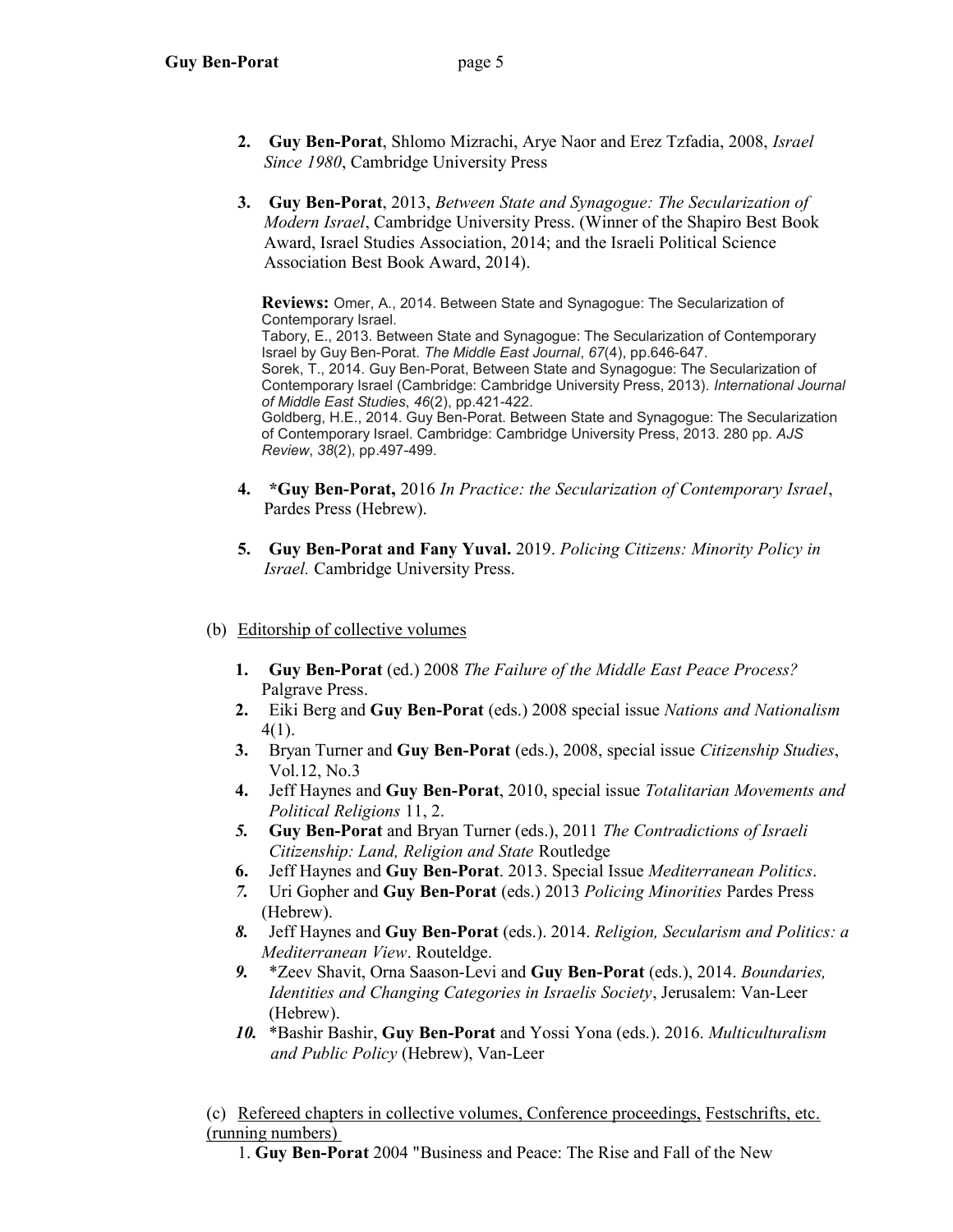Middle East" in Ram, U. and Filk D. (eds.) The Power of Property Jerusalem: Van-Leer

- 2. Guy Ben-Porat 2009 "Religion and Secularism in Israel: Between Politics and Sub- Politics", In Jeff Haynes (ed.) Religion and Politics in Europe, the Middle East and North Africa. Secularization, Democracy and Citizenship Routledge/ECPR Studies in European Political Science.
- 3. Guy Ben-Porat 2009 "Multicultural Realities" in Mitchel C. Bard and David Nachmias (eds.) Israel Studies: An Ethnology Jewish Virtual Library Publications http://www.jewishvirtuallibrary.org/jsource/isdf/text/anthologycvr.html
- 4. Omri Shamir and Guy Ben-Porat 2010 "From the Parliament to the Market: Political Consumerism and the Fight for Sabbath" in Lyn Thomas and Kate Soper (eds.) Shopping at the shrine: Religion and Consumerism UK: Palgrave.
	- 5. Ofir Abu, Fany Yuval and Guy Ben-Porat 2011 "All That is Left: The Demise of the Zionist Left Parties 1992-2009" in Asher Arian and Michal Shamir The Elections in Israel 2008, SUNY Press.
	- 6. Guy Ben-Porat 2011 "Inward Turns: Citizenship, Solidarity and Exclusion" in Guy Ben-Porat and Bryan Turner (eds.), The Contradictions of Israeli citizenship: Land, Religion and State. Routledge.
	- 7. Guy Ben-Porat and Bryan Turner 2011 "Contemporary Dilemmas of Israeli Citizenship" in Guy Ben-Porat and Bryan Turner (eds.), The Contradictions of Israeli citizenship: Land, Religion and State. Routledge.
	- 8. Guy Ben-Porat 2012 "Politics and Political Leaders" in David Biale (ed.) Oxford Bibliographies – Jewish Studies.
	- 9. \*Guy Ben-Porat, 2016, "Market Economy and Secularization: Eating Pork in Israel" in Zeev Shavit, Orna Saason-Levi and Guy Ben-Porat (eds.), Boundaries, Identities and Changing Categories in Israelis Society, Jerusalem: Van-Leer (Hebrew).
	- 10. \*Orna Sasson-Levi, Guy Ben-Porat and Zeev Shavit, 2016, "Deconstruction and Reconstruction of Israeli Identities in Israel" in Zeev Shavit, Orna Saason-Levi and Guy Ben-Porat (eds.), forthcoming, Boundaries, Identities and Changing Categories in Israeli Society, Jerusalem: Van-Leer (Hebrew).
	- 11. \*Guy Ben-Porat, 2016, "Secularization and Liberalism: Parallel Lines?" in Yochi Fischer (ed.) Secularism and Secularization , Jerusalem: Van-Leer (Hebrew).
	- 12. \*Guy Ben-Porat, 2017, "Secularization in Israel" in Phil Zuckerman and John R. Shook (eds.) The Oxford Handbook of Secularism. Oxford: Oxford University Press.
	- 13. Guy Ben-Porat, forthcoming, "Religion and Secularism in Israeli Politics" in G. Rahat, R. Hazan amd M. Hofnung (eds.) Oxford Handbook of Israeli Politics and Society.
	- 14. Hayim Katsman and Guy Ben-Porat, forthcoming, "Israel: Religion and Political Parties" in Jeff Haynes (ed.) Routledge Handbook of Religion and Political Parties
- (d) Refereed articles and refereed letters in scientific journals, running numbers
	- 1. Guy Ben-Porat 2000 "In a State of Holiness; Rethinking Israeli Secularism" Alternatives 25 (2): 223-246.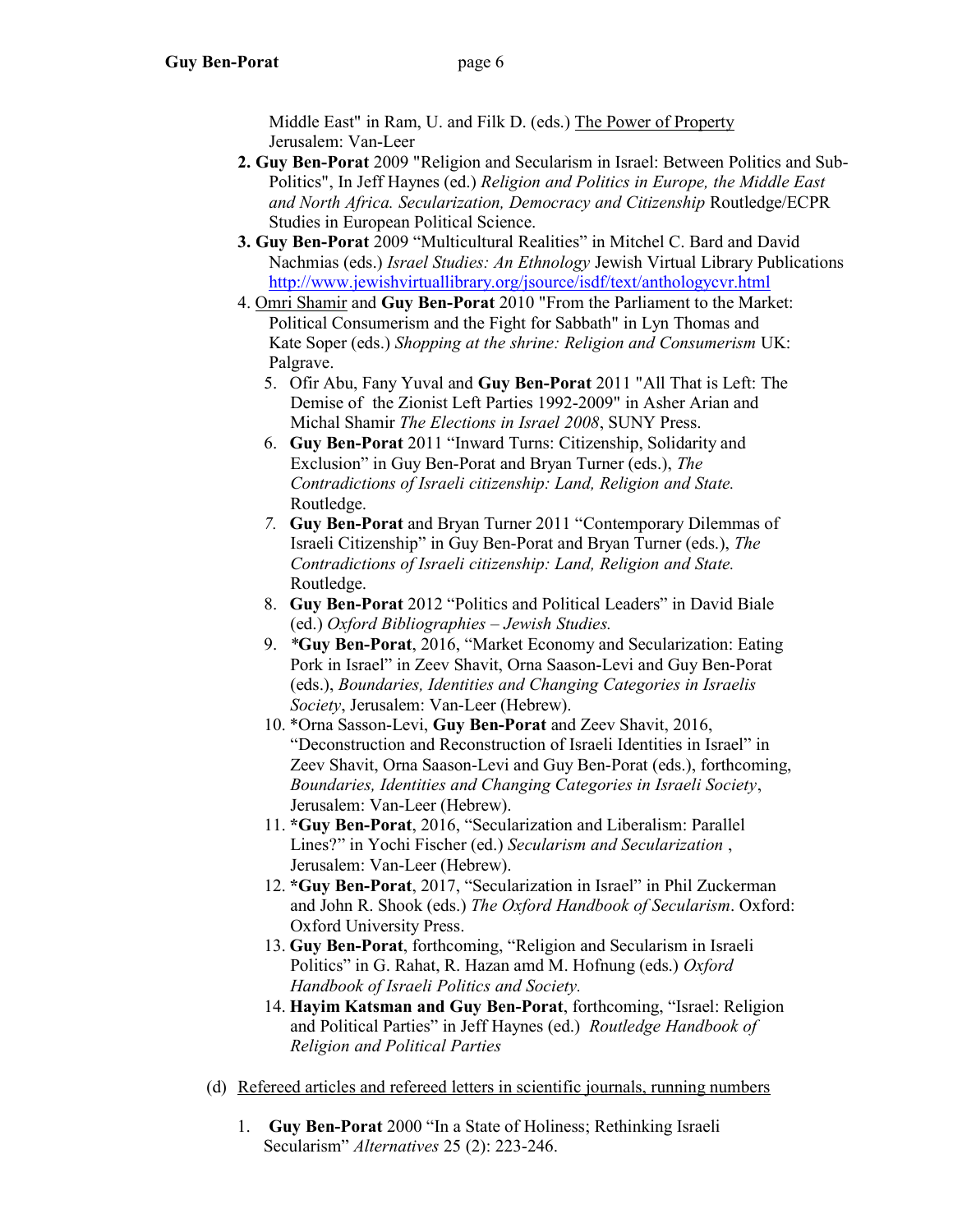- 2. Guy Ben-Porat 2003 "The Ingathering; Reasons of State, Logic of Capital and Assimilation of immigrants in Israel, 1948-1960." Immigrants and Minorities V.22, 1: 63-82.
- 3. Guy Ben-Porat and Amir Ben-Porat 2004 "(Un)Bounded Soccer: Globalization and Localization of the Game in Israel" International Review of the Sociology of Sport Vol.34, 4: 421-436.
- 4. Guy Ben-Porat 2005 "Same Old Middle East? The New Middle East and the Double Movement" International Relations, 19 (1):.39-62.
- 5. Guy Ben-Porat 2005 "Between Power and Hegemony: Business Communities in Peace Processes" Review of International Studies 35 (2): 325-348.
- 6. Guy Ben-Porat 2005 "Grounds for Peace: Territoriality and Conflict Resolution" Geopolitics 10 (1): 147-166.
- 7. Guy Ben-Porat 2005 "Business and Peace: The Rise and Fall of the New Middle East" Encounters 1 (1).
- 8. Guy Ben-Porat 2005 "Netanyhau's Second Coming: A Neoconservative Policy Paradigm" Israel Studies 10 (3): 225-245.
- 9. Guy Ben-Porat and Shlomo Mizrachi 2005 "Political Culture, Alternative Politics and Foreign Policy: The Case of Israel" Policy Sciences 38: 177- 194. (GS: 29 citations [ISI: 16], IF 1.75 Q1).Guy Ben-Porat 2005
- 11. "Between Peace Dividends and Peace" Whitehead Journal of Diplomacy 6 (2): 61-73.
- 12. Guy Ben-Porat, 2006, "Markets and Fences: Illusions of Peace" Middle East Journal 60 (2): 311-328.
- 13. Guy Ben-Porat, 2006, "Dollar Diplomacy: Globalization, Identity Change and Peace" Nationalism and Ethnic Politics 12 (3-4):.455-480.
- 14. Guy Ben-Porat and Fani Yuval, 2007 "Israeli Neoconservatism: Rise and Fall?" Israel Studies Forum 22 (1): 3-26.
- 15. Omri Shamir and Guy Ben-Porat 2007 "Protecting the Sabbath religious consumerism and public policy" Contemporary Politics 13 (1): 75-92.
- 16. Guy Ben-Porat 2007 "Virtuous cycles, vicious cycles: Globalization and peace processes in Israel/Palestine and Northern Ireland" Dialogue Vol. 1, No. 2.
- 17. Eiki Berg and Guy Ben-Porat 2008 "Partition vs. Power-Sharing" Nations and Nationalism 14(1), 29-37.
- 18. Guy Ben-Porat "We are Here, They are There: Partition and exclusion in Israel/Palestine", 2008, Citizenship Studies 12(3): 307-321.
- 18. Guy Ben-Porat 2008 "Policing Multicultural States", Policing and Society 18(4): 411-425.
- 19. Guy Ben-Porat and Bryan Turner 2008 "Contemporary Dilemmas of Israeli Citizenship", 2008, Citizenship Studies 12(3): 195-201.
- 20. Nissim Cohen and Guy Ben-Porat 2008 "Business Communities and Peace: The Cost-Benefit Calculation of Political Involvement", Peace and Change, 33(3): 426-446.
- 21. Guy Ben-Porat 2008 "What does Football Teach us of Globalization and ViceVersa" Politika (Hebrew, unranked).
- 22. Guy Ben-Porat and Yariv Feniger 2009 "Live and Let Buy, Consumerism, Secularization and Liberalism", Comparative Politics, 41(3): 293-313.
- 23. Guy Ben-Porat and Omri Shamir, 2012, "Days of (Un)Rest", Politics and Religion, 5: 161-186.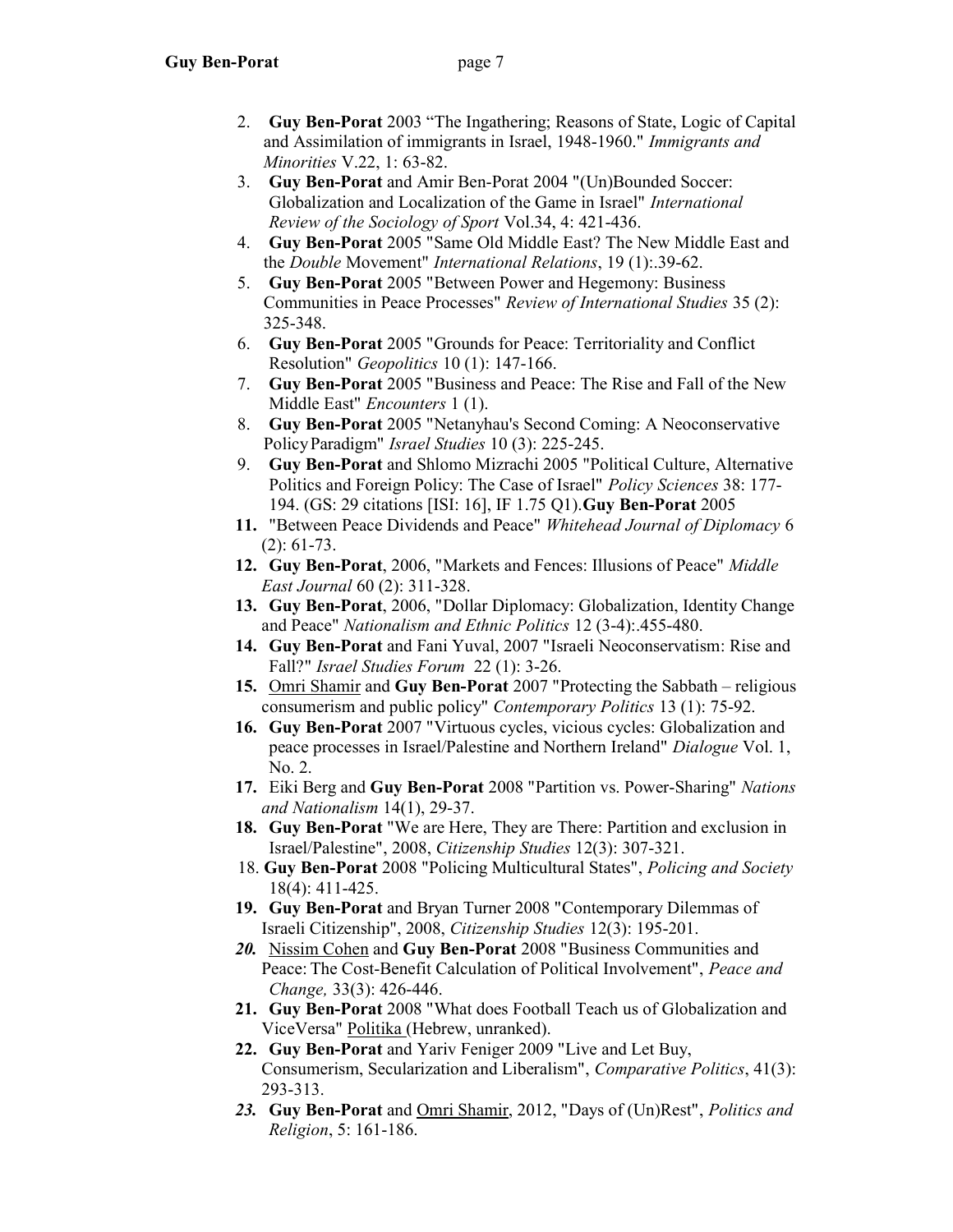- 24. Haynes, Jeffrey and Guy Ben-Porat 2010 "Globalization, Religion and Secularization: Different States, Same Trajectories?' Totalitarian Movements and Political Religions, 11( 2): 125–132.
- 25. Guy Ben-Porat and Yariv Feniger 2012 "It Takes Two for a Culture War" Social Science Quarterly, 9(3): 838-857.
- 26. Guy Ben-Porat and Fany Yuval 2012 "Minorities in Democracy and Policing Policy: From Alienation to Cooperation", Policing and Society 22(2): 235-252.
- 27. Guy Ben-Porat, Fany Yuval and Shlomo Mizrahi. 2012. "The challenge of diversity management: police reform and the Arab minority in Israel." Policy Sciences 45(3): 243-263.
- 28. Guy Ben-Porat 2013 "Are We There Yet? Religion, secularization and Liberal Democracy in Israel" Mediterranean Politics 18 (2): 242-258.
- 29. Jeff Haynes and Guy Ben-Porat 2013 "Religion, Secularization and Democracy in the Mediterranean region: Problems and prospects" Mediterranean Politics. 18 (2): 153-169.
- 30. Guy Ben-Porat and Yariv Feniger 2014 "Unpacking secularization: Structural changes, individual choices and ethnic paths" Ethnicities 14 (1): 91-112.
- 31. \* Einat Zamwell, Orna Sasson-Levi and Guy Ben-Porat. 2014. "Voluntary Simplifiers as Political consumers: Individuals practicing politics through reduced consumption." Journal of Consumer Culture 14(2): 199-217.
- 32. \*Guy Ben-Porat, Omri Shamir and Fany Yuval. 2016. "Value for Money: Political Consumerism in Israel." Journal of Consumer Culture: 16,2: 592- 613.
- 33. \*Ofir Abu, Fany Yuval and Guy Ben-Porat. 2017. "Race, Racism and Policing: Responses of Ethiopian Jews in Israel to Stigmatization by the Police." Ethnicities. 17, 5: 688-706.
- 34. \*Yael Shmariahu-Yeshurun and Guy Ben-Porat. 2018. "We Came to Change" – Demographic Engineering in the Periphery." Megamot 52, 2: 141-168 (Hebrew, not ranked).
- 35. \*Guy Ben-Porat and Assad Ghanem. 2017. "Introduction: Securitization and the Shrinking of Citizenship." Citizenship Studies 12(3): 195-201.
- 36. Malchi, Asaf and Guy Ben-Porat, 2018, "Home and Away: Volunteering Among Ultra-Orthodox Men in Israel" International Journal of Sociology and Social Policy, Vol. 38, 5-6: 411-425.
- 37. Avital Mentovich, Guy Ben-Porat, Natalie Levy, Philip A. Goff and Tom Tyler. 2018. "Policing Alienated Minorities in Divided Cities." Regulation and Governance
- 38. Irit Harbon, Guy Ben-Porat and Shlomo Mizrahi. 2019. "Collective action of ethno-national minority groups and the cost of inaction: Arab Palestinians in Israel." *Identities*: 1-21.
- 39. Nurit Zaidman, Merav Frenkel and Guy Ben-Porat. 2020. "Resolving or Living with Conflicts at Work? The Case of High-tech Jewish Ultra-Orthodox Employees." Journal of Contemporary Religion. Forthcoming.
- 40. Yael Shmaryahu-Yeshurun and Guy Ben-Porat. 2020. "For the Benefit of All? State-led Gentrification in a Divided City." Urban Studies. Forhcoming.
- Lectures and Presentations at Meetings and Invited Seminars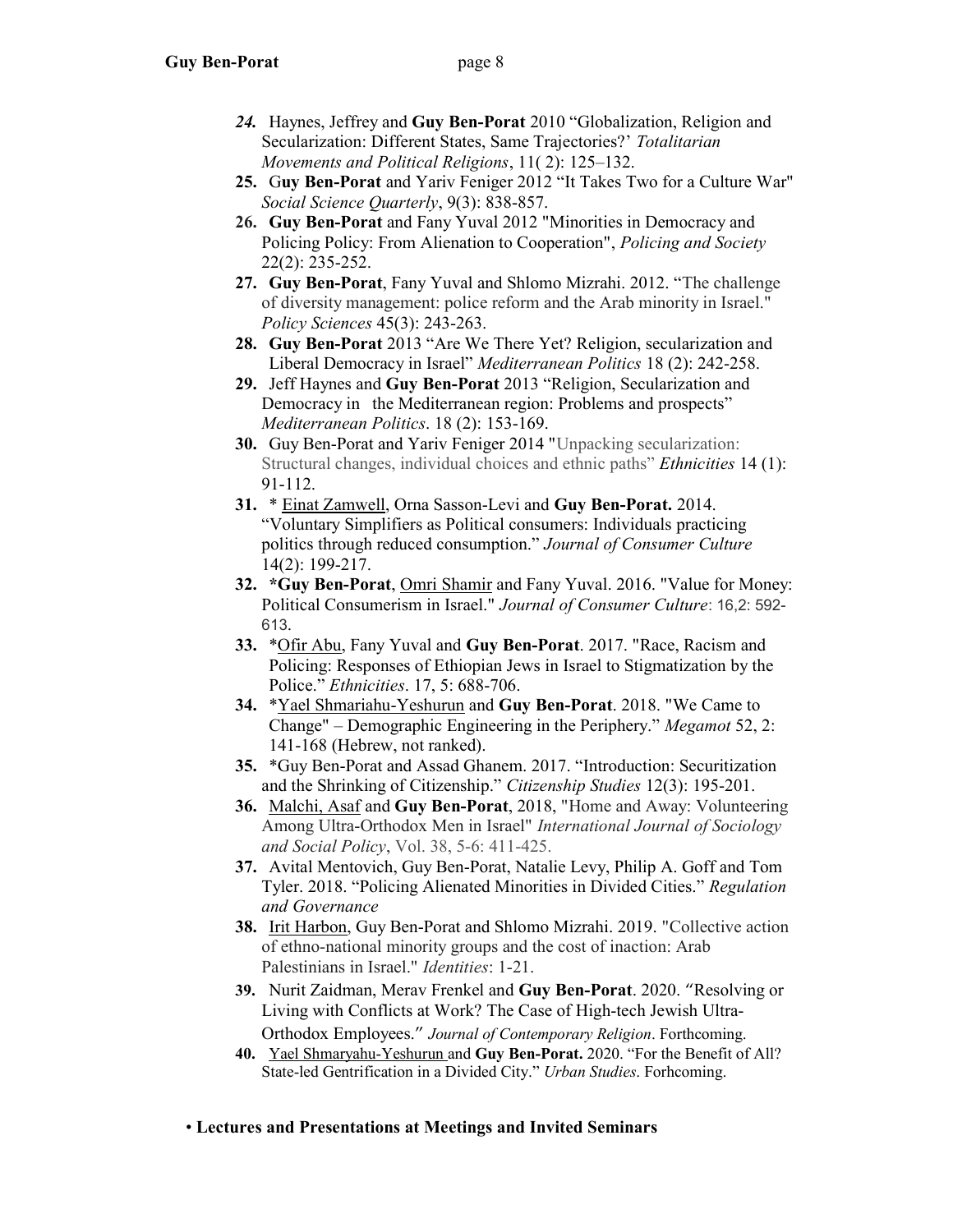- (b) Presentation of papers at conferences/meetings (oral or poster)
	- Guy Ben-Porat, 1998, "The Ingathering; State, Capital and Assimilation in Israel, 1948-1960", presented at the Institute for Global Studies in Culture Power and History, Johns Hopkins April,
	- Guy Ben-Porat, 1998, "The Ingathering; State, Capital and Assimilation in Israel, 1948-1960", Association for Israeli Studies annual meeting, Rutgers, June 1998
	- Guy Ben-Porat, 1999 "In a State of Holiness; Rethinking Israeli Secularism", Association for Israeli Studies annual meeting, Washington DC.
	- Guy Ben-Porat, 1999 "Salt of the Earth, the Nation-State and the Politics of Nostalgia", Nationalism, Identity and Minority Rights, Bristol UK
	- Guy Ben-Porat, 2002 "Globalization, Peace and Discontent", International Studies Association, New Orleans, USA.
	- Guy Ben-Porat, 2002 "Virtuous cycles, Vicious Cycles, Globalization and Peace Processes in Israel and Northern Ireland" CISS-ISA, Brugge.
	- Guy Ben-Porat, 2003 "Between Jewish and Democratic" European Consortium for Political Research Joint Sessions, Edinburgh, Scotland.
	- Guy Ben-Porat, 2003 "The Same Old Middle East?" CISS/ISA, Budapest.
	- Guy Ben-Porat, 2004 "Exclusions, Inclusions and Public Policy" Israeli Sociological Association Annual Meeting, Beer-Sheva
	- Guy Ben-Porat, 2005 "Grounds for Peace in Resolving Territorial Conflicts: A Comparison of Israel / Palestine and Northern Ireland", CROSSING CULTURES, CROSSING DISCIPLINES, CROSSING SCALES, Van- Leer, Jerusalem.
	- Guy Ben-Porat, 2005, "Between the Market and the Temple: The Struggle over Sabbath in Israel"  $37<sup>th</sup>$  World Congress of the International Institute of Sociology, Stockholm.
	- Guy Ben-Porat, 2005 "Religion, Capitalism and the Public sphere: the Struggle over Sabbath in Israel" International Society for the Sociology of Religion, Zagreb.
	- Guy Ben-Porat, 2005 "On the politics of diversity" Van Leer Entity Event: Diversity, Identity and Empathy Jerusalem.
	- Guy Ben-Porat, 2006 "The neoconservative revolution" Contemporary Capitalism International Workshop, Ben-Gurion University.
	- Guy Ben-Porat, 2006, "Dollar diplomacy: globalisation, identity change and peace" ITENIBA Conference, UCD Geary Institute, Dublin, Ireland.
	- Guy Ben-Porat, 2006 "We are Here, They are There: Partition and exclusion in Israel/Palestine" Seventh Mediterranean Social and Political Research Meeting, Florence, Italy.
	- Guy Ben-Porat, 2007 "The New Middle East, Lessons from Northern Ireland", International Conference on the Links Between Economics and Security, The Leonard Davis Institute for International Relations, Hebrew University of Jerusalem.
	- Guy Ben-Porat, 2007 "Religion and Secularism in Israel: Between Politicization and de-politicization" ECPR Joint Sessions, Helsinki 2007
	- Guy Ben-Porat 2007 "Secular but Illiberal?" Association for Israeli Studies, Raanana, Israel.
	- Guy Ben-Porat, 2007 "Global Liberalism, Local Populism" Seventh International CISS Millennium Conference Bucaco, Portugal.
	- Guy Ben-Porat, 2007 "De-nationalization, re-nationalization and the prospects of peace" Beyond The Nation? Critical Reflections on Nations and Nationalism in Uncertain Times Belfast, UK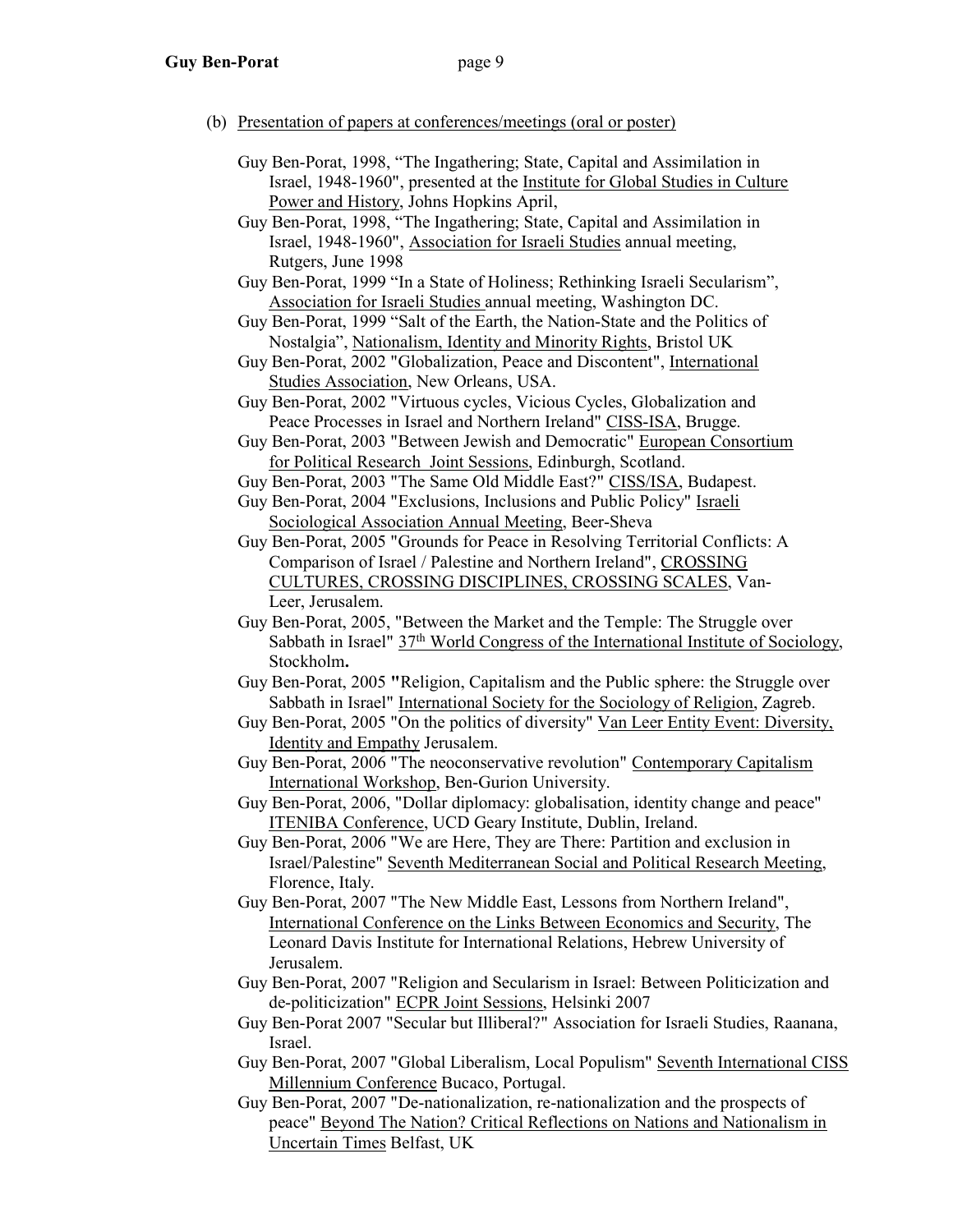- Guy Ben-Porat, 2007 "policing and the multicultural challenge" Immigration, Minorities and Multiculturalism in Democracies Montreal, Canada
- Guy Ben-Porat 2008 "Policing Multicultural States" Israel Association for Canadian Studies Jerusalem, Israel
- Guy Ben-Porat 2008 "Sub-Politics and Political Consumrism in Israel: The case of the Struugle Over the Sabbath" Globalization, Religion and the State: Between Conflict and Accommodation Catholic Academy, Berlin, Germany (with Omri Shamir)
- Guy Ben-Porat 2008 "It takes two for a Culture War" Florence, Italy, 9<sup>th</sup> Mediterranean Social and Political Research Meeting
	- Guy Ben-Porat 2008 "Global Liberalism, Local Populism", San Francisco, CA, International Studies West Association Meeting.
	- Guy Ben-Porat and Omri Shamir 2010 " Days of (un) Rest: Political Consumerism and the Struggle over the Sabbath", Florence, Italy, 11<sup>th</sup> Mediterranean Social and Political Research Meeting.
	- Guy Ben-Porat 2010 "Policing Multicultural States" Northeastern Political Science Association.
	- Guy Ben-Porat 2011 "Religion, Secularization and the State: re-negotiating the Political" ECPR Joints Sessions, Switzerland.
	- Guy Ben-Porat 2012 "Are We There Yet? Secularization and Liberalization in Contemporary Israel" Florence, Italy, 13th Mediterranean Social and Political Research Meeting
	- Guy Ben-Porat 2014 "Good Cops, Bad Cops? Prospects for Police Reform", ECPR Joint Sessions Salamanca
	- Guy Ben-Porat 2015 "Policing After Peace" ECPR Joint Sessions, Warsaw.
	- Guy Ben-Porat. 2016. "European Secularization: Views from Turkey and Israel", ECPR General Conference Prague
	- Guy Ben-Porat 2017 "Same but Different? Secularism, Citizenship and State in Israel and Turkey" ECPR Joint Sessions, Nottingham UK.
	- Guy Ben-Porat 2017. "With God on Our Side, Religion and the Legitimacy of Statehood" American Political Science Association. San Francisco.
	- (d) Seminar presentations at universities and institutions Year, department, university/institution, title of presentation
		- 2003 "The Middle East and the Double Movement" Presented at the Institute for Global Studies, Johns Hopkins University.
		- 2006 "From the New Middle East to the Separation Wall, What Went Wrong?" presented at Singapore Management University, Singapore.
		- 2007 "Markets and Fences: Illusions of Peace?" Presented at Tartu University, Estonia, May 2006
		- 2007 "Peace Dividends, Lessons from the Middle East" presented at the Institute Barcelona D'Estudias Internacionals (IBEI), October 2007.
		- 2008 "Farewell to the New Middle East?", presented at the Orfalea Center, University of California, Santa Barbara.
		- 2008 "Farewell to the New Middle East?", Levinson Lecture, San Jose State University, California.
		- 2008 "Global Liberalism, Local Populism", Presented at Northeastern University, Boston.
		- 2009 "Live and Let Buy, Consumerism, Secularization and Liberalism", Presented at the London School of Economics and at the Middle East Center, St. Anthony